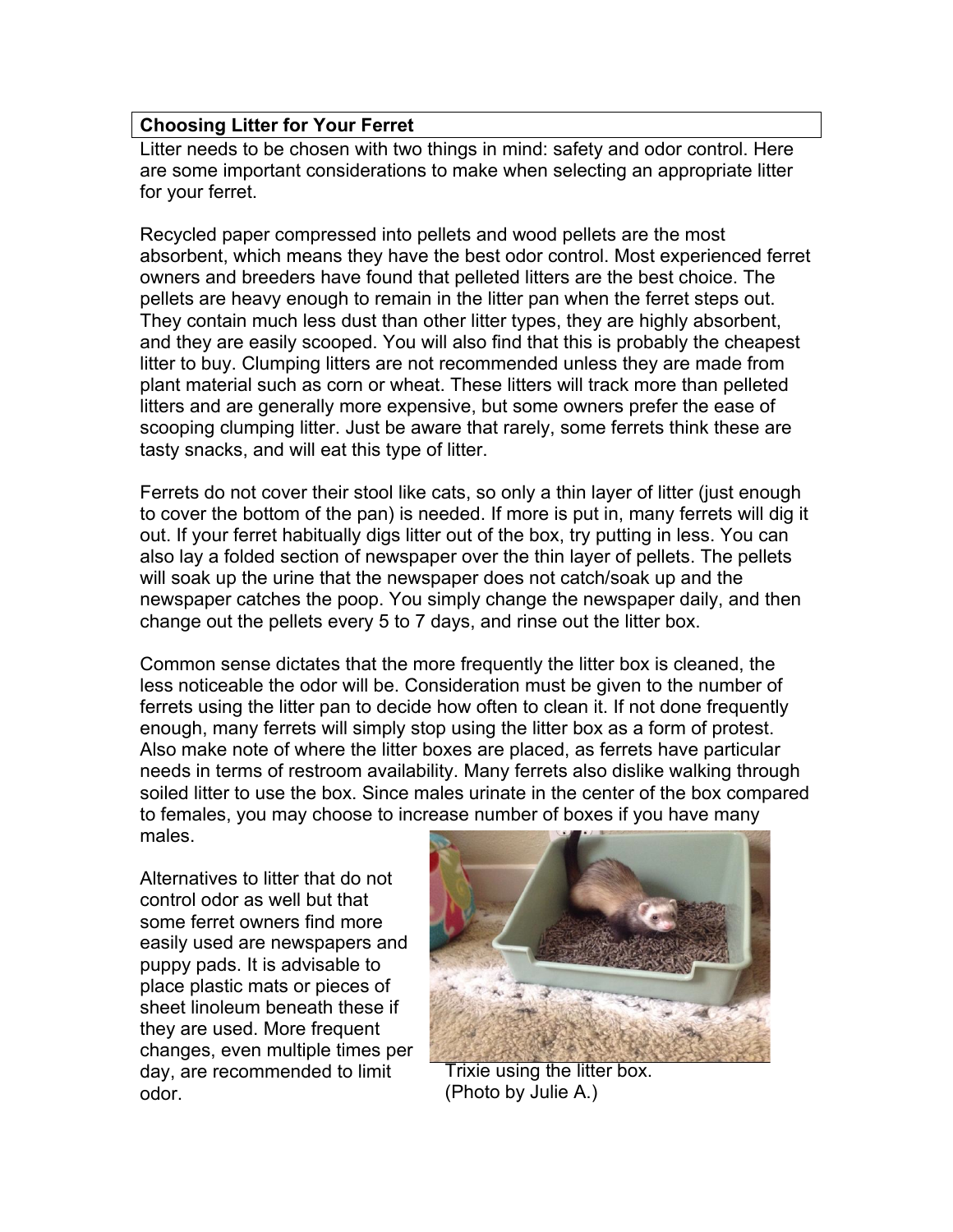| <b>Litters that ARE Safe for Ferrets</b>                                                | Litters that are NOT safe for ferrets                                  |
|-----------------------------------------------------------------------------------------|------------------------------------------------------------------------|
| Yesterday's News is made from                                                           | <b>Clay litter</b> is not a safe choice. When                          |
| recycled paper. This pelleted litter is                                                 | wet, clay gets thick and cement-like,                                  |
| low in dust and reasonably priced. Get                                                  | and will stick to your ferret's paws,                                  |
| the unscented formula to avoid                                                          | nose and eyes when they are trying to                                  |
| allergies and irritation.                                                               | find the best place to "go." Ferrets                                   |
|                                                                                         | "drag/scoot" to clean their bottoms after                              |
| <b>Swheat Scoop</b> - wheat-based, natural                                              | pooping. Clay can become stuck in a                                    |
| clumping litter that is 100%                                                            | scooting ferret's rectum and expand,                                   |
| biodegradable, chemical free, clay-free                                                 | potentially blocking it. They could also                               |
| & can be flushed down the toilet. One                                                   | cause a fatal blockage if some of it                                   |
| drawback is that it is expensive. It also                                               | should be ingested, and it's also dusty                                |
| tracks a lot outside of the box, and                                                    | and hard on a ferret's sensitive                                       |
| some ferrets find it tastes appealing.                                                  | respiratory system, especially for those                               |
|                                                                                         | ferrets that like to dig through their litter                          |
| <b>World's Best Cat Litter is a corn-</b>                                               | boxes.                                                                 |
| based, clumping litter with no                                                          |                                                                        |
| chemicals, no clay and its dust free.                                                   | <b>Wood shavings</b> (pine or cedar) are                               |
| One issue is ferrets easily track it from                                               | not a safe choice because they contain                                 |
| the box. Some ferrets also find this                                                    | "essential oils" (aromatic hydrocarbons,                               |
| formula tasty.                                                                          | phenol). These oils release vapors,                                    |
|                                                                                         | which then can cause respiratory                                       |
| <b>Feline Pine</b> is a pelleted pine litter that<br>is highly absorbent, low dust, and | damage and dramatic changes in liver<br>enzymes. Cedar, pine and other |
| 100% natural. It has a pine odor that                                                   | softwood shavings have not been                                        |
| some find unpleasant, and may irritate                                                  | processed in a way to remove the oil                                   |
| ferret respiratory tracts. When soiled, it                                              | that occurs naturally in all softwoods.                                |
| breaks down into a sawdust texture                                                      | Hardwoods such as aspen generally do                                   |
| that can track.                                                                         | not have essential oils and phenols,                                   |
|                                                                                         | however, they are inappropriate                                        |
| <b>Pine Pellet Stall Bedding (from</b>                                                  | choices for litter material regardless.                                |
| Tractor Supply) is a safe, low dust litter                                              |                                                                        |
| that absorbs odors well, has a pine                                                     | Silica-based litters (pearls, beads,                                   |
| scent and is inexpensive. Like Feline                                                   | flakes or gel) need to be approached                                   |
| Pine, some find the odor offensive, and                                                 | with caution. Some silica litters cause                                |
| some ferrets seem to find it irritating. It                                             | major trauma to the respiratory tract                                  |
| also breaks down into sawdust when                                                      | due to silicosis – however, some on the                                |
| soiled.                                                                                 | market are what is called "amorphous                                   |
|                                                                                         | silica" which is safe for respiratory                                  |
|                                                                                         | tracts. However, these litters track                                   |
|                                                                                         | heavily and many ferrets assume they                                   |
|                                                                                         | are dig boxes. Silica litters tend also to                             |
|                                                                                         | be more expensive, are not scoopable,                                  |
|                                                                                         | and are messy because they absorb                                      |
|                                                                                         | urine.                                                                 |
|                                                                                         |                                                                        |